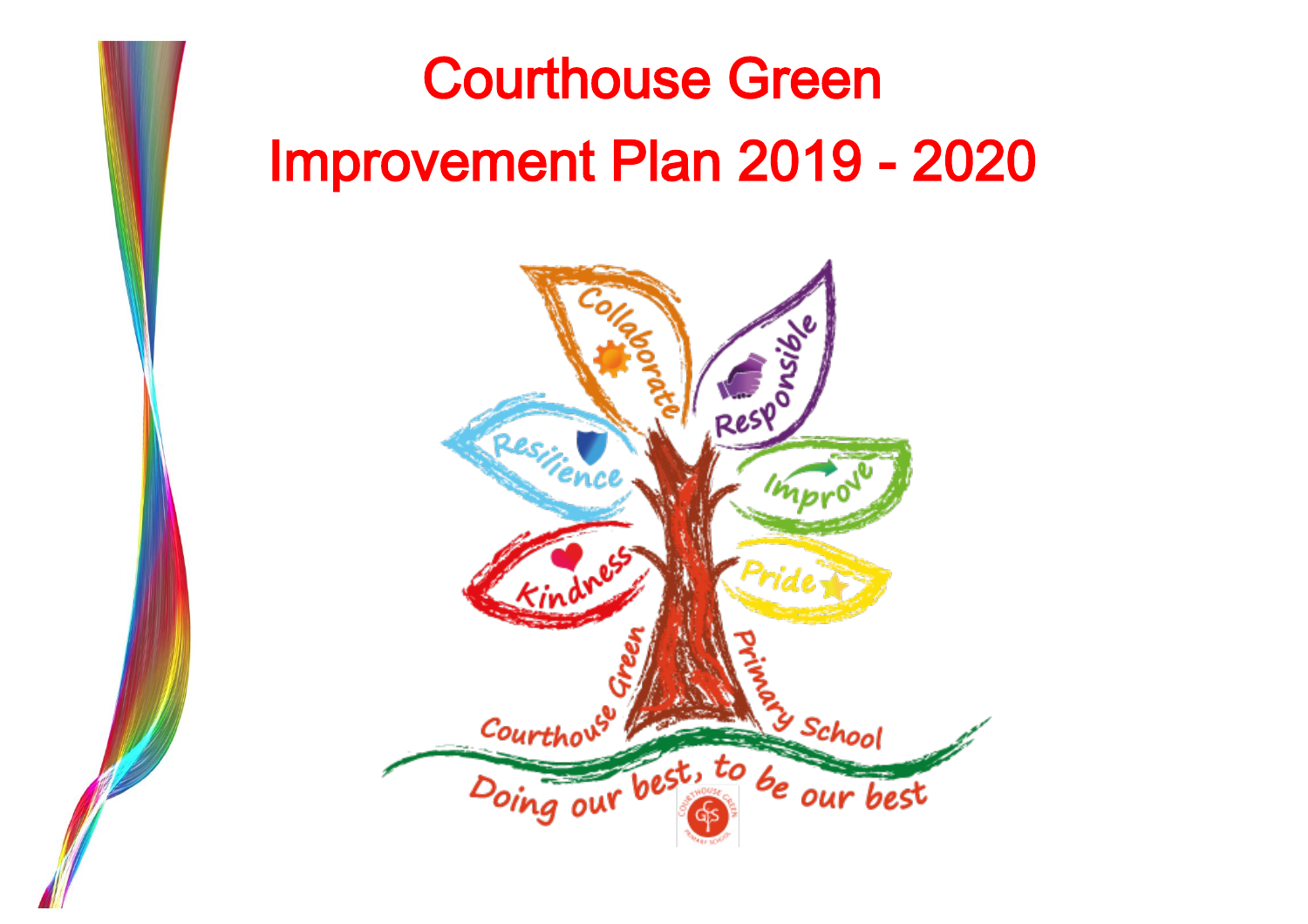# *COURTHOUSE GREEN PRIMARY SCHOOL 'Doing our best to be our best'*



#### **The aim of this plan:**

The School Improvement Plan is a live document, constantly monitored against and reviewed. Impact of actions taken are reported to governors in the Headteacher's report each term. As a result of whole school evaluation of progress, these are the targets for the forthcoming year. To work together with the whole school community in order that the outcomes for our pupils are the very highest that they can be. We expect all our pupils to make good progress in order to increase the % working at Age Related Expectation (to be at least in line with end of KS National outcomes) by July 2020.

The school Improvement Plan sets out our strategy for improvement, this plan was developed through discussion and consultation with staff and governors and is informed by our rigorous process of self and external evaluation and driven through school based CPD.

# **School Vision:**

Every child in our school will receive the very best of learning opportunities to enable them to achieve academic excellence and personal growth.

# **2019 PRIOITIES:**

- **1. Through the learning experiences that we provide we want to excite our learners so that they want to be in school, want to work hard, are motivated to engage and learn the knowledge and skills relevant to their year groups curriculum.**
- **2. Our curriculum needs to be pitched well so that it challenges our learners building on prior learning experiences so that our children develop the skills and knowledge necessary to progress well.**
- **3. Ensure that all of our children can read fluently and confidently, understanding what it is they are reading and developing a love of reading**
- **4. All our teachers need to have a clear understanding of how to teach well and with a strong subject knowledge to ensure that our children are learning effectively.**
- **5.**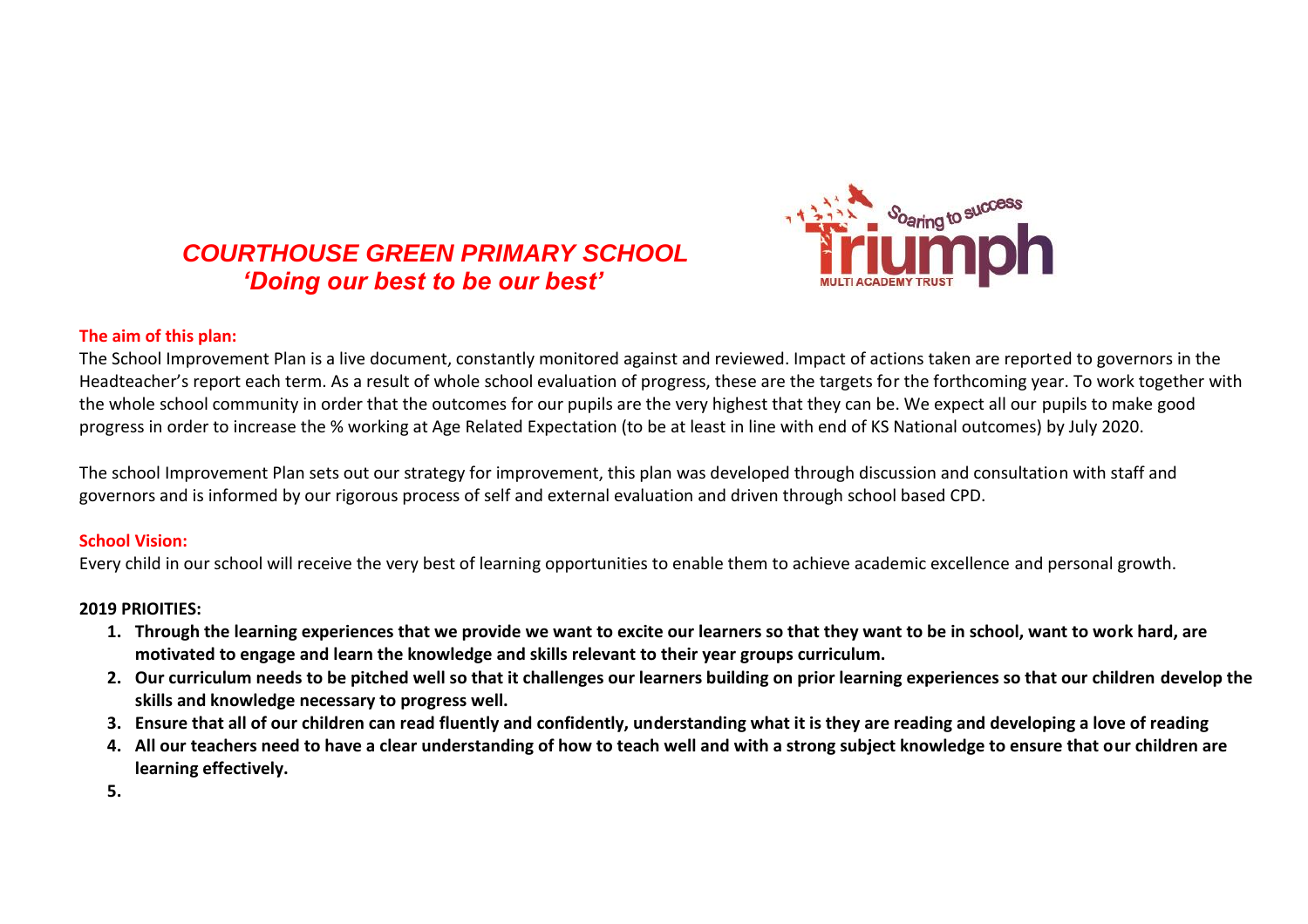#### **Expected IMPACT OF PLAN:**

- Curriculum is fully embedded and provides learners with rich, exciting learning experiences that builds their cultural capital
- Outstanding progress across EYFS, KS1 and KS2
- Increased % working at AE standards in EYFS, Y1, Y2 and across KS2
- Children have a real love of reading and read regularly and with good understanding.
- Quality of teaching is consistently strong across school

#### **School Improvement Targets 2019 – 2020**

- **Priority A** Improve the teaching of Reading so that it challenges all learners whilst promoting a love of reading in order that children choose to read regularly and with fluency increasing the % of pupils working at national standards and at greater depth.
- **Priority B** Provide a high quality, challenging curriculum which excites and intrinsically motivates children to learn deepening their understanding in all subjects.
- **Priority C** Teachers use a range of strategies that allow children to think critically, reason and challenge their thinking, showcasing their understanding in a range of imaginative ways.
- **Priority D** All children and families will be supported to develop and demonstrate our core values ensuring that we work in partnership to enable our children to attend 96%+ and make the very best progress.
- **Priority E** Ensure that leaders at all levels demonstrate an accurate understanding of the effectiveness of the school to drive school improvement.

#### **School Mission:**

*Provide learning experiences that enable our children to* b*e curious about theirs and the world beyond*, to *create lasting memories for them to treasure as a result of* rich, real life

experiences, to enable them to emotionally connect with their learning, being aware of the importance of learning and experience and value the arts in their lives, achieving highly, becoming confident in their own ability and to try their best and be keen to aspire.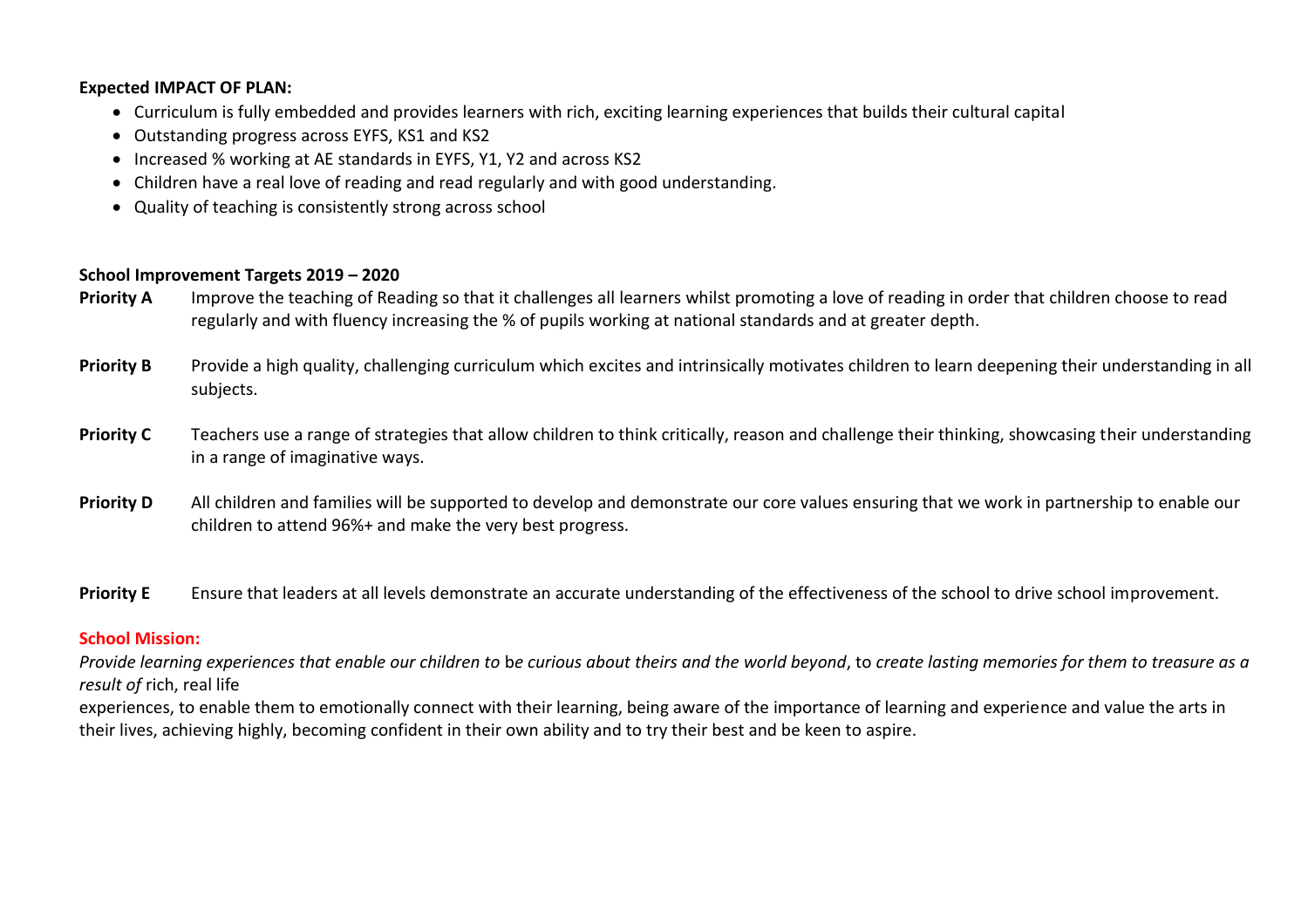# **Core Values:**

Because we want the best for each and every child we expect everyone in school to:

- *Act with kindness,*
- *Work with pride*
- *Be resilient*
- *Collaborate together*
- *Strive to improve*
- *Take responsibility*

# **Programme of CPD to support staff**

| <b>Staff Training</b>                  | <b>Observation of Best Practice</b>     | <b>Sharing of Best Practice</b>   | <b>Collaborative</b>                |
|----------------------------------------|-----------------------------------------|-----------------------------------|-------------------------------------|
| Skills Knowledge enhancement in        | All staff have the opportunity to visit | Book evaluations each half term   | Sharing of practice across the      |
| Science, Reading, Art, History and     | and observe best practice once per      | across school, weekly with YGL,   | network                             |
| Geography.                             | half term in relation to their own      | fortnightly with SLT              |                                     |
|                                        | Growth Plan and also in relation to     |                                   | Feedback on own practice and        |
| Use of Action research groups and      | all subjects from the national          | With learning Partners visit each | review of impact                    |
| learning Partners to develop and       | curriculum.                             | others classrooms to share        |                                     |
| improve own practice.                  |                                         | <i>improvements</i>               | Working in action research teams to |
|                                        |                                         |                                   | develop practice                    |
| Metacognition to develop learning      |                                         | Coaching support from Senior      |                                     |
| strategies and to check for            |                                         | leaders                           |                                     |
| understanding so that learning is      |                                         |                                   |                                     |
| secured.                               |                                         |                                   |                                     |
|                                        |                                         |                                   |                                     |
| Dialogic Talk and questioning to       |                                         |                                   |                                     |
| ensure that at the heart of all of our |                                         |                                   |                                     |
| teaching, children develop the         |                                         |                                   |                                     |
| language of learning.                  |                                         |                                   |                                     |
|                                        |                                         |                                   |                                     |
| Modelling best practice                |                                         |                                   |                                     |
|                                        |                                         |                                   |                                     |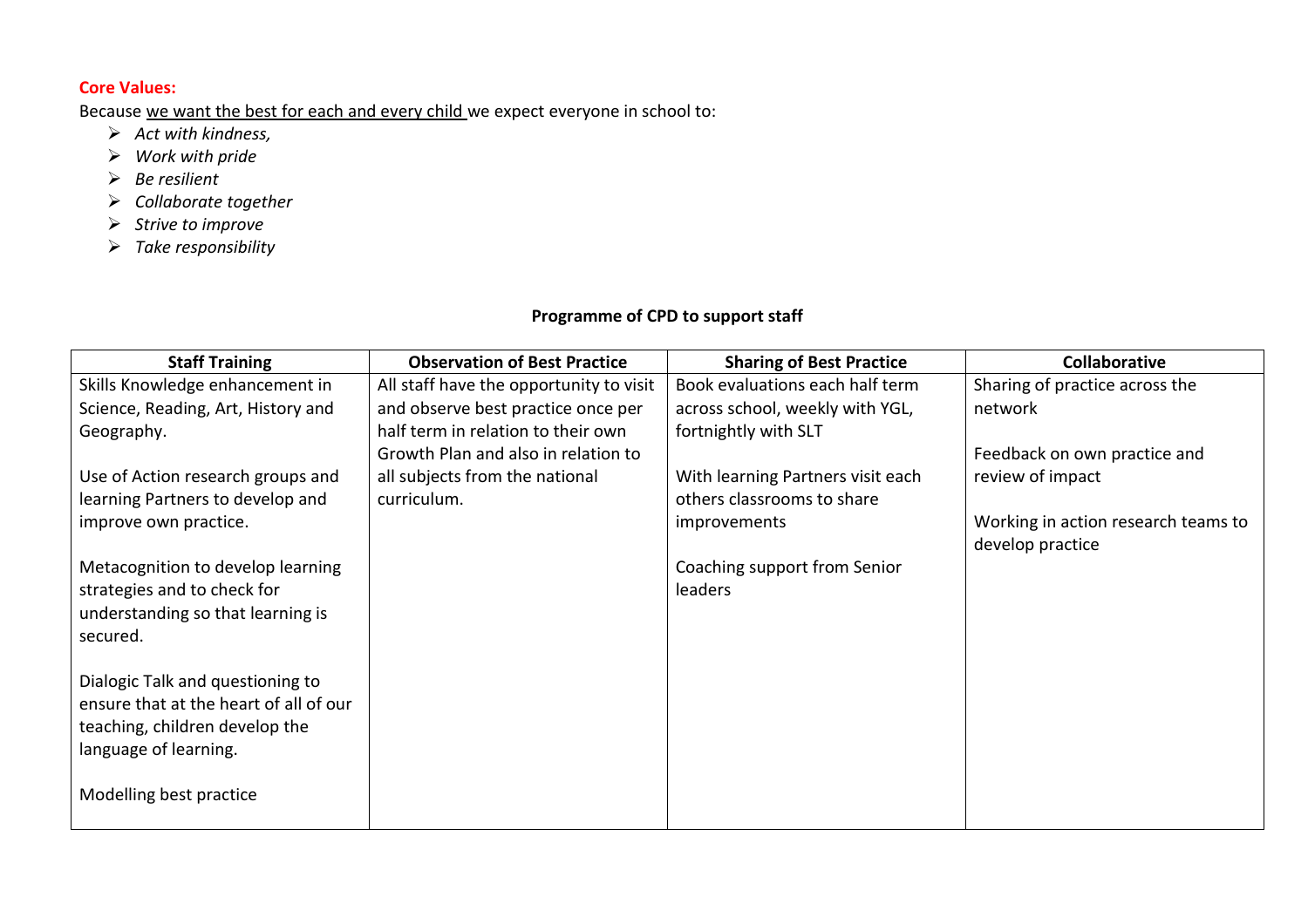# *RAG evaluations to take place on a termly basis with the Governing Body against the identified milestones. Plan approved Sept 19*

| <b>Priority A</b><br>Improve the teaching of Reading so that it challenges all learners whilst promoting a love of<br>reading in order that children choose to read regularly and with fluency increasing the % of pupils<br>working at national standards and at greater depth.                                                                                                                                                                                                                                                                                                                                                                                                                                                                                                                                                                                                                                                                                                                                                                                                                                                                                                                                                                                                                                           |                                                                                                                                                                                                                                                                                                                                                                                                                                                                                                                                                                                                                                                                                                                                                                                                                            | Strategic Lead: Chloe Pennicott Sharma and Jennie<br>Spare<br>Lead Governor: Karen Parsons |                                                                                                                                                                                                                                                                                                                                                                                                                                                    |                                                                                                                                                |                                       | Est<br>£5,000     |            |
|----------------------------------------------------------------------------------------------------------------------------------------------------------------------------------------------------------------------------------------------------------------------------------------------------------------------------------------------------------------------------------------------------------------------------------------------------------------------------------------------------------------------------------------------------------------------------------------------------------------------------------------------------------------------------------------------------------------------------------------------------------------------------------------------------------------------------------------------------------------------------------------------------------------------------------------------------------------------------------------------------------------------------------------------------------------------------------------------------------------------------------------------------------------------------------------------------------------------------------------------------------------------------------------------------------------------------|----------------------------------------------------------------------------------------------------------------------------------------------------------------------------------------------------------------------------------------------------------------------------------------------------------------------------------------------------------------------------------------------------------------------------------------------------------------------------------------------------------------------------------------------------------------------------------------------------------------------------------------------------------------------------------------------------------------------------------------------------------------------------------------------------------------------------|--------------------------------------------------------------------------------------------|----------------------------------------------------------------------------------------------------------------------------------------------------------------------------------------------------------------------------------------------------------------------------------------------------------------------------------------------------------------------------------------------------------------------------------------------------|------------------------------------------------------------------------------------------------------------------------------------------------|---------------------------------------|-------------------|------------|
| A1. Leaders ensure reading books and a love of literature is<br>shared systematically by all staff to increase children's<br>attainment.<br>Targets set with each class teacher and year group leader                                                                                                                                                                                                                                                                                                                                                                                                                                                                                                                                                                                                                                                                                                                                                                                                                                                                                                                                                                                                                                                                                                                      | <b>Actions</b><br>• Up to date RWI training for all                                                                                                                                                                                                                                                                                                                                                                                                                                                                                                                                                                                                                                                                                                                                                                        |                                                                                            | <b>Success Criteria/Milestones</b><br>• 75%+ of all pupils (including DP)                                                                                                                                                                                                                                                                                                                                                                          | <b>Time</b><br>YGL 1hr                                                                                                                         | Who<br><b>SLT</b>                     | <b>RAG</b><br>Feb | <b>Sum</b> |
| for 70+% pupils at AE in Reading against KS1 or EYFS<br>outcomes for all and DP.<br>RWI lead will ensure consistent practice across EYFS and KS1<br>following the RWI principles to ensure sound phonetical<br>knowledge and fluency.<br>Literacy lead will monitor the delivery of reciprocal reading<br>to ensure consistent practice and that this approach is<br>challenging all learners at all times.<br>YGL will use data and pupil progress meetings to effectively<br>target intervention to help underachieving children bridge<br>the gap to expected attainment.<br>Intervention lead will quality assure reading interventions to<br>ensure pitch is always appropriate and expectations are high<br>in order for children to make accelerated progress.<br>Alongside their SLT lead YGL will conduct fortnightly book<br>looks with regular focus on cross curricular links, accuracy of<br>reading comprehension responses, parity across a year<br>group and quality of literacy texts to provoke children's<br>interests.<br>YGL will ensure their teams classroom environments<br>demonstrate the importance and love of reading with<br>engaging reading areas, quality texts and home reading<br>incentives.<br>SLT share love of reading and promote reading as a part of<br>the whole school agenda. | staff to ensure practice and<br>principles are being taught.<br>• Literacy lead to monitor impact<br>of reciprocal reading sessions<br>and coaching to be used where<br>needed to ensure consistency of<br>approach.<br>• Interventions lead to track<br>children receiving reading<br>intervention to ensure correct<br>provision, quality of provision,<br>impact and DP entitlement.<br>• All staff to have engaging reading<br>areas in classroom following<br>guidance given by SLT.<br>• All staff to ensure that new<br>purchased texts are displayed<br>purposefully and read daily.<br>• Timetabled expectation for a<br>class story at the end of each<br>day.<br>• All staff to use new curriculum to<br>plan engaging cross curricular<br>texts with fiction as well as non-<br>fiction opportunities to read. |                                                                                            | at AE standard July 20<br>• Increase by 3% of pupils<br>achieving GDS at end of key stage<br>July 20<br>Pupil voice shows an intrinsic<br>motivation to read more<br>regularly with increased<br>enjoyment.<br>Pupils reading at home increases<br>with all reading 3 or more times<br>a week.<br>• Consistent high quality teaching<br>of reading impacts<br>comprehension skills.<br>Pupils able to summarise texts<br>with increasing accuracy. | p/wk<br>PPA <sub>1/2</sub><br>day per<br>week<br>Subject<br>Leaders<br>$\frac{1}{2}$ day<br>per<br>term<br><b>Tues</b><br>staff<br>meet<br>CPD | LM<br>CP-S<br>YGL<br>EM<br><b>SLT</b> |                   |            |

*Green = good progress Amber = satisfactory progress Red = Inadequate progress*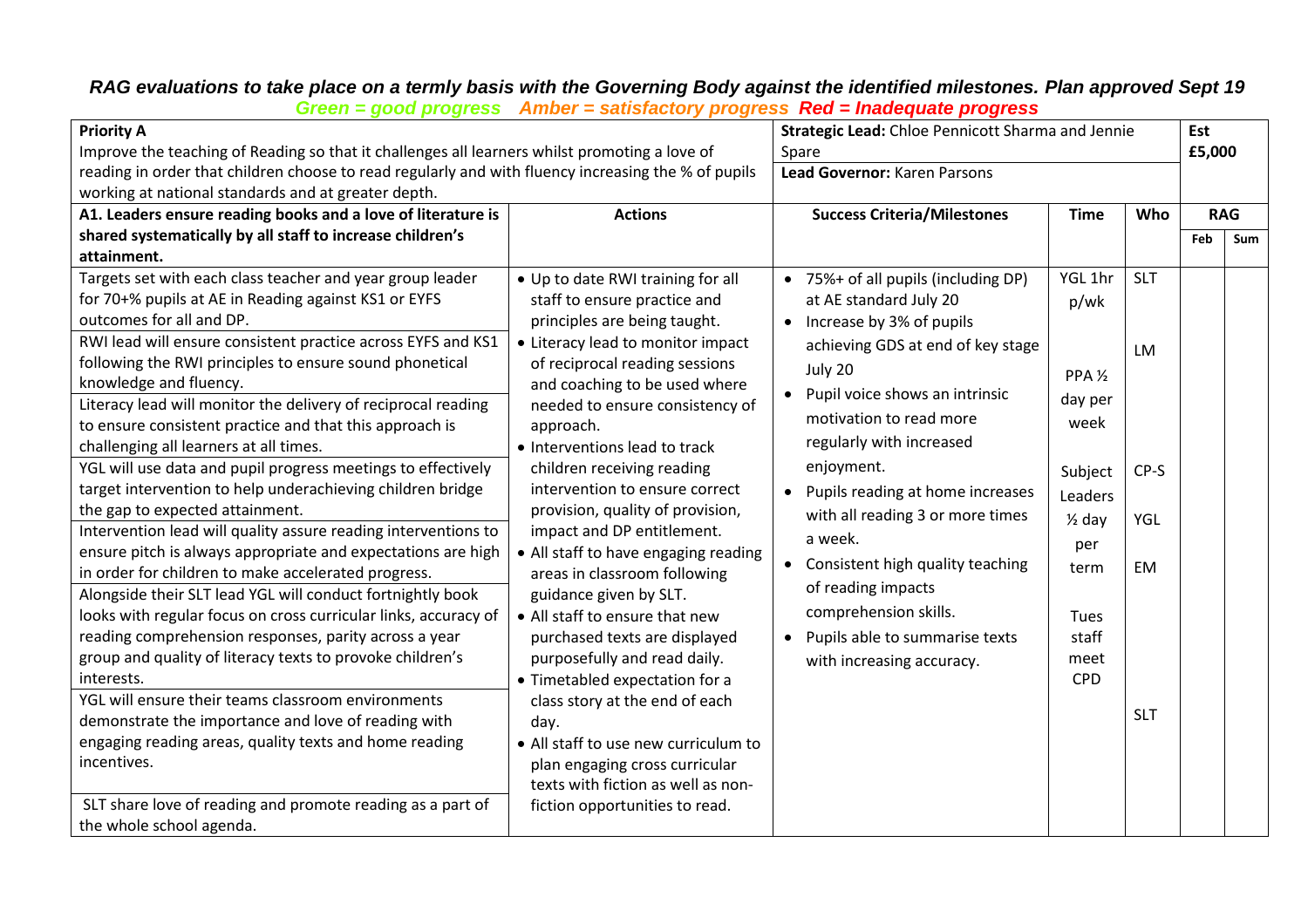| A2 Teaching of reading is pitched with high expectations       | • Children's reading progress is    |  |           |  |
|----------------------------------------------------------------|-------------------------------------|--|-----------|--|
| for all to achieve potential.                                  | rapid across the school year        |  |           |  |
| RWI is taught consistently by all adults delivering. Adults    | resulting in significantly          |  |           |  |
| have appropriate training in the scheme and therefore          | increased% of pupils working at     |  |           |  |
| teaching is at least good or better.                           | AE standards and GD across all      |  |           |  |
| The progression of reading through EYFS, KS1, lower and        | KS.                                 |  |           |  |
| upper KS2 is clear and expectations at all stages is high to   | • Pupil voice demonstrates          |  | CP-S      |  |
| ensure 70%+ reach AE and the proportion of children            | children's increased love of        |  |           |  |
| achieving GDS rises.                                           | reading, list of authors that are   |  | <b>JS</b> |  |
| All available texts in the classroom mirror year group AE      | key to them. This is evident in     |  |           |  |
| expectations and those chosen for reciprocal reading           | classrooms, the wider school        |  |           |  |
| lessons allow for further challenge for HAP.                   | building and during lunch/break     |  |           |  |
| Texts used across the curriculum are chosen for their high     | times.                              |  |           |  |
| interest level for the reader. Planning is then systematic in  | • Talk prompts are displayed in     |  |           |  |
| providing the most rich, engaging and purposeful learning      | every classroom to support          |  |           |  |
| opportunities for all abilities.                               | children in their discussion,       |  |           |  |
| Metacognitive strategies are used throughout all reading       | reasoning and metacognitive         |  |           |  |
| opportunities with teachers being explicit to help children    | strategies.                         |  |           |  |
| make links in their learning.                                  | • Planning sufficiently extends HAP |  |           |  |
| Purposeful talk is used to model quality questioning,          | to ensure they are challenged in    |  |           |  |
| summarising and retrieval skills which children can then       | every lesson thus achieving GDS     |  |           |  |
| explore and mirror independently.                              | at end of KS.                       |  |           |  |
| All interventions have fluency in reading as a key target with | • Learning walks focus on children  |  |           |  |
| children increasing the speed and accuracy at which they       | reading with increased stamina      |  |           |  |
| can access a text.                                             | as well as understanding, and       |  | <b>EM</b> |  |
| Disadvantaged children have intervention entitlement and       | using, a wide range of              |  |           |  |
| read weekly with an invested adult in school to encourage      | vocabulary.                         |  | <b>EM</b> |  |
| their love of reading and intrinsic motivation to read.        | • Oxford press E-Book scheme is     |  | <b>RS</b> |  |
| Teachers use the IT resources at their disposal to engage all  | effectively rolled out across       |  |           |  |
| learners. E-Books are shared and the reading of them at        | school, children are able to        |  |           |  |
| home is tracked and challenged when not regular enough.        | access this at home and as a        |  |           |  |
|                                                                | result home reading increases for   |  |           |  |
|                                                                | all.                                |  |           |  |
|                                                                |                                     |  |           |  |
|                                                                |                                     |  |           |  |
|                                                                |                                     |  |           |  |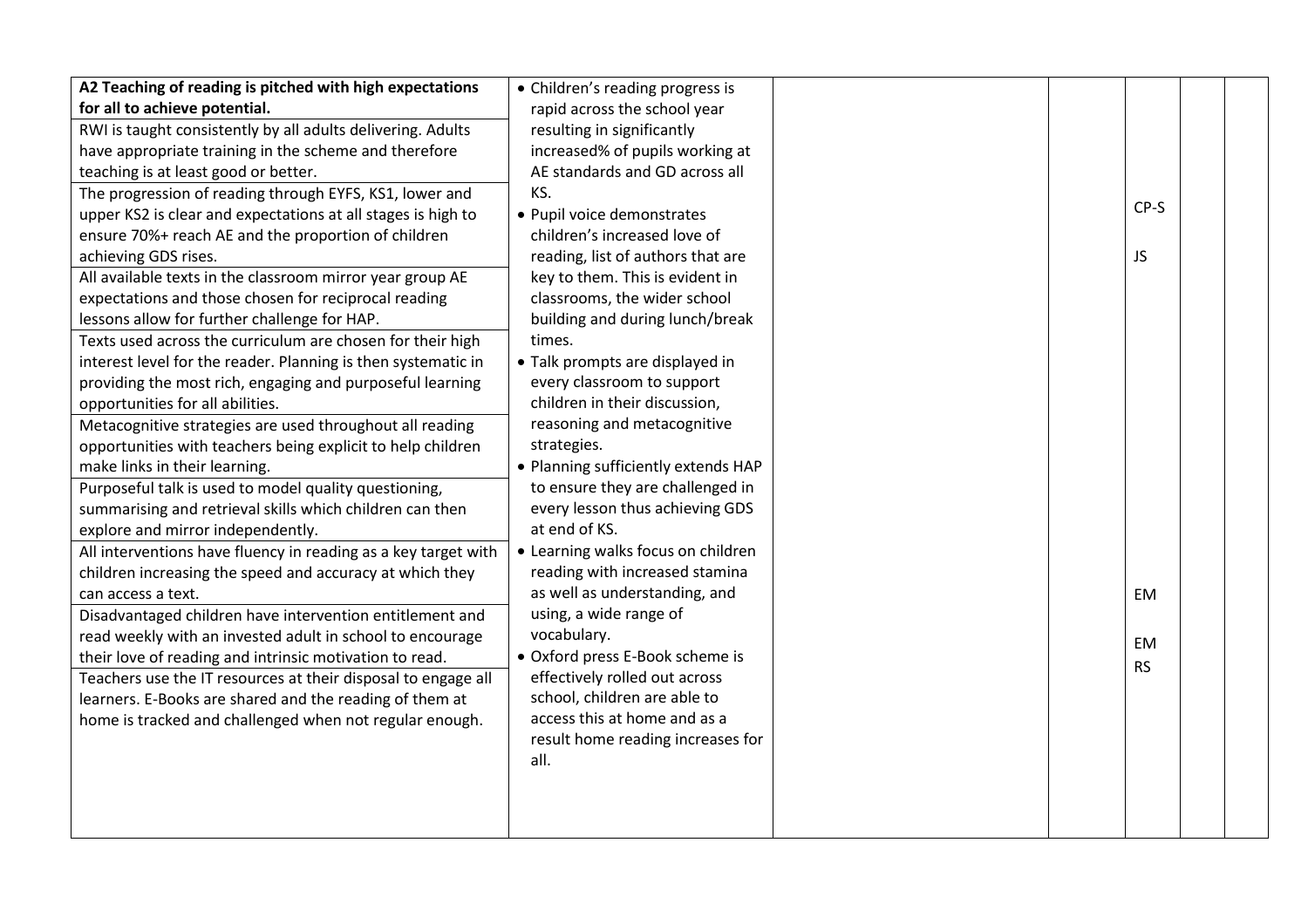| <b>Priority B</b>                                                                                                                                                                                                                            |                                                                                                                                                            | Strategic Lead: Jennie Spare                                                                        |             |           | Est   |            |
|----------------------------------------------------------------------------------------------------------------------------------------------------------------------------------------------------------------------------------------------|------------------------------------------------------------------------------------------------------------------------------------------------------------|-----------------------------------------------------------------------------------------------------|-------------|-----------|-------|------------|
| Provide a high quality, challenging curriculum which excites and intrinsically motivates                                                                                                                                                     |                                                                                                                                                            |                                                                                                     |             |           | £4000 |            |
| children to learn deepening their understanding in all subjects.                                                                                                                                                                             |                                                                                                                                                            | Lead Governor: LJ Winterburn                                                                        |             |           |       |            |
| A1. Leadership and Management                                                                                                                                                                                                                | <b>Actions</b>                                                                                                                                             | <b>Success Criteria/Milestones</b>                                                                  | <b>Time</b> | Who       |       | <b>RAG</b> |
|                                                                                                                                                                                                                                              |                                                                                                                                                            |                                                                                                     |             |           | Feb   | <b>Sum</b> |
| All leaders ensure that the curriculum is ambitious and is<br>designed to give all learners the knowledge and skills they<br>need for life.                                                                                                  | All staff implement curriculum<br>$\bullet$<br>effectively resulting in<br>significantly increased% of pupils                                              | 75%+ of pupils and DP at AE<br>standard July 20                                                     | Sept 19     | <b>JS</b> |       |            |
| All leaders ensure the curriculum is coherently planned and<br>develops a progression of skills, building on what the<br>children already know.                                                                                              | working at AE standards across<br>all KS.<br>• Children are able to clearly<br>articulate what they are                                                    | Attendance in line with national.<br>PA Targets met for all pupils.                                 | Termly      | JS.       |       |            |
| All leaders ensure that the curriculum is real, relevant and<br>has a purpose that will improve children's engagement and<br>intrinsic motivation.                                                                                           | learning and how they best<br>learn.<br>Teachers have good subject<br>$\bullet$                                                                            | Reduction in behaviour logs and FTE<br>2019-20 particularly for DPs.                                | Termly      | <b>JS</b> |       |            |
| Leaders ensure that British Values, PHSCE and the use of IT<br>are woven through all aspects of the curriculum.<br>All leaders regularly monitor provision and progress through<br>lesson observations, book looks, learning walks and pupil | knowledge and use it to<br>challenge learning across all<br>curriculum areas.                                                                              | All books demonstrate good<br>progress, coverage and presentation<br>throughout.                    | Sept 19     | JT        |       |            |
| conversations to ensure that children are learning it and<br>developing in cultural capital.<br><b>A2 Teaching and Learning</b>                                                                                                              | • Learning interests and engages<br>pupils and is appropriately<br>pitched and challenging of all<br>abilities                                             | Showbie and Seesaw demonstrate<br>children's ownership of their                                     | Ongoing     | <b>JS</b> |       |            |
| All Teachers and LSAs have good subject knowledge and<br>teach with clarity that deepens children's understanding<br>and allows new knowledge to be integrated into larger<br>concepts.                                                      | • IT is used effectively as a tool to<br>engage and motivate learners.<br><b>CORE values and THRIVE is used</b><br>$\bullet$<br>across the whole school to | learning and a rich and purposeful<br>curriculum.<br>Consistent high quality teaching of            | Termly      | <b>JS</b> |       |            |
| CPD supports teacher's knowledge in specific subject areas<br>including the use of IT.<br>Teachers create an environment that provides a rich context                                                                                        | ensure children's social and<br>emotional needs are met and                                                                                                | the curriculum impacts on<br>acquisition of knowledge and skills<br>which builds on prior learning. | Termly      | <b>JS</b> |       |            |
| and purpose and that allows children to take ownership,<br>focus on learning and develop their confidence and<br>enjoyment                                                                                                                   | they can access learning.<br>Emotional coaching is used by<br>$\bullet$<br>all staff to regulate children                                                  | Pupil voice demonstrates increased                                                                  | Sept 19     | <b>JS</b> |       |            |
| The curriculum supports learners to develop their resilience,<br>confidence and independence equipping them to be<br>responsible, respectful and active citizens.                                                                            | enabling them to access all<br>learning opportunities                                                                                                      | recall of prior learning.                                                                           | Sept 19     | <b>JS</b> |       |            |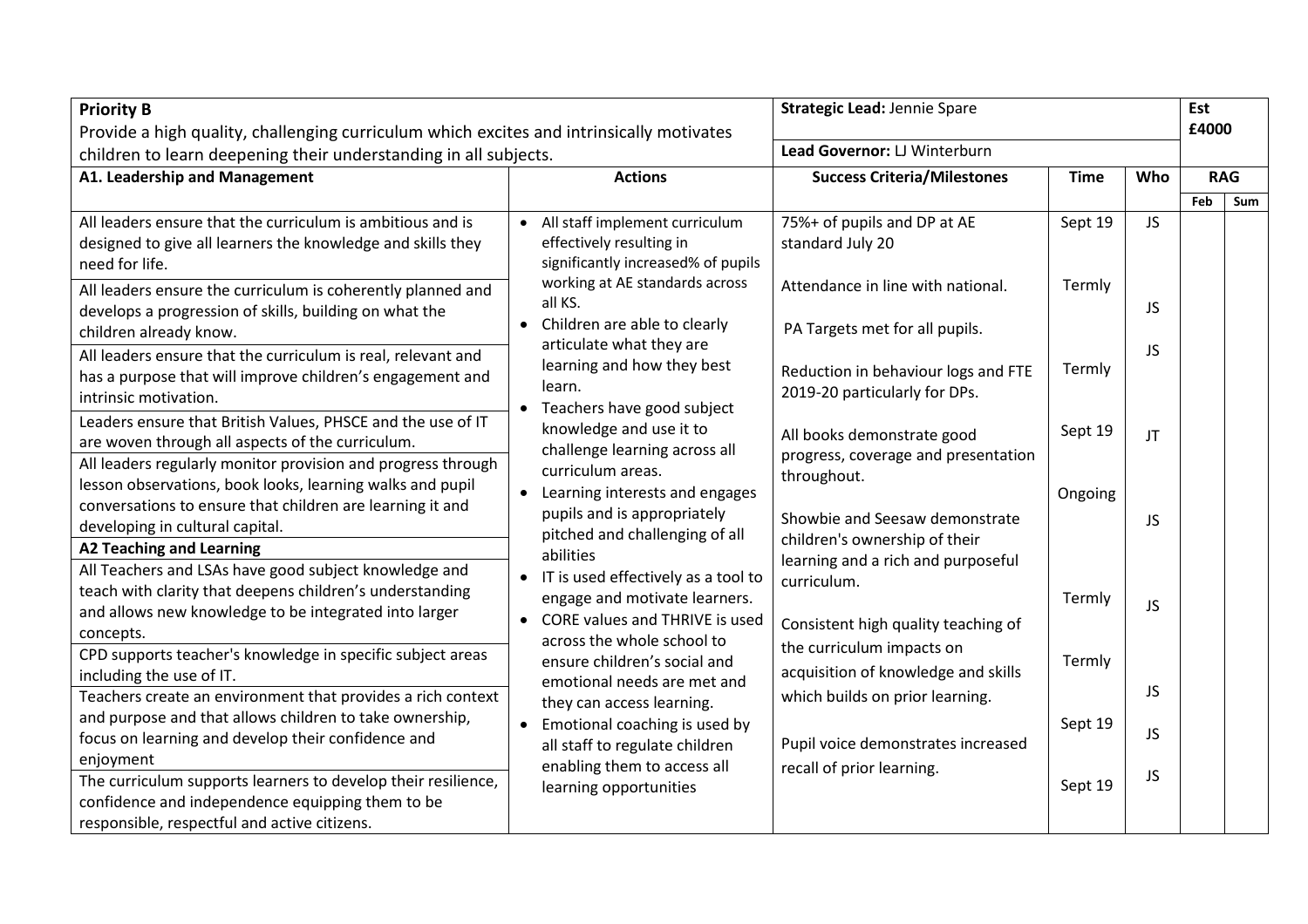| <b>Priority C</b><br>Teachers use a range of strategies that allow children to think critically, reason and challenge their                                                                                                                      |                                                                                                            | <b>Strategic Lead: Louise Reeves</b>                                                                             |                  |                        | Est<br>£25,000 |            |
|--------------------------------------------------------------------------------------------------------------------------------------------------------------------------------------------------------------------------------------------------|------------------------------------------------------------------------------------------------------------|------------------------------------------------------------------------------------------------------------------|------------------|------------------------|----------------|------------|
| thinking, showcasing their understanding in a range of imaginative ways.                                                                                                                                                                         |                                                                                                            | Lead Governor: Sally Anne Bloom                                                                                  |                  |                        |                |            |
| A1. Leadership and Management                                                                                                                                                                                                                    | <b>Actions</b>                                                                                             | <b>Success Criteria/Milestones</b>                                                                               | <b>Time</b>      | Who                    |                | <b>RAG</b> |
|                                                                                                                                                                                                                                                  |                                                                                                            |                                                                                                                  |                  |                        | Feb            | Sum        |
| Leaders ensure that teachers receive focused and highly<br>effective professional development linked to personally<br>identified targets and Professional Growth Plans.<br>Leaders use a coaching model to develop highly effective              | Plan and implement a<br>$\bullet$<br>programme for CPD to develop<br>teacher's pedagogical skills          | 75%+ of pupils including DP at AE<br>standard July 20<br>All teachers have good subject<br>knowledge and skills. | Oct 19<br>Oct 19 | <b>SM</b><br><b>LR</b> |                |            |
| teaching across school linked to 360 and Professional<br>Growth Plans.                                                                                                                                                                           |                                                                                                            |                                                                                                                  |                  |                        |                |            |
| Leaders regularly monitor the quality of teaching and the<br>impact on outcomes, in line with the school monitoring<br>cycle.                                                                                                                    | Plan and implement a coaching<br>$\bullet$<br>programme to improve the<br>quality of teaching              | Behaviour for learning is strong in all<br>classrooms and children talk<br>excitedly about their learning.       | Termly           | <b>SLT</b>             |                |            |
| Leaders track data and work in books to ensure that all                                                                                                                                                                                          |                                                                                                            |                                                                                                                  | Termly           | <b>SLT</b>             |                |            |
| groups of children are making good or better progress.                                                                                                                                                                                           |                                                                                                            | Pupils can recall and articulate their                                                                           |                  |                        |                |            |
| <b>A2 Teaching and Learning</b>                                                                                                                                                                                                                  |                                                                                                            | learning, making links between key                                                                               |                  |                        |                |            |
| Teachers build positive relationships with all the children in<br>their class, understanding the barriers that individual                                                                                                                        | Fortnightly monitoring of books                                                                            | concepts and using precise<br>vocabulary                                                                         | Sept 19          | <b>SLT</b>             |                |            |
| children face. Teachers develop strategies that overcome<br>these so that all children are motivated to learn and<br>succeed.                                                                                                                    | Termly pupil progress meetings<br>$\bullet$                                                                | Children's work across the<br>curriculum is of consistently high<br>quality                                      | Sept 19          |                        |                |            |
| Teachers design learning sequences which introduce new<br>knowledge & skills, building on previous learning and<br>ensuring key concepts are embedded.                                                                                           | to identify vulnerable children                                                                            |                                                                                                                  |                  | <b>LR</b>              |                |            |
| All learning is in line with the school's Teaching & Learning<br>intent of Talk, Feel, Question, Reflect. Lessons will include<br>recall of previous learning; concrete, scaffolded models;<br>opportunities for guided practice and independent | All feedback is specific and<br>$\bullet$<br>improves outcomes. Children<br>are able to give peer feedback |                                                                                                                  | Sept 19          | <b>LR</b>              |                |            |
| application.<br>Teachers increase challenge for all pupil, setting high<br>expectations by questioning all children, regardless of prior<br>attainment, to formulate their own ideas and explain to<br>others to deepen understanding            | on how to improve                                                                                          |                                                                                                                  | Sept 19          | <b>LR</b>              |                |            |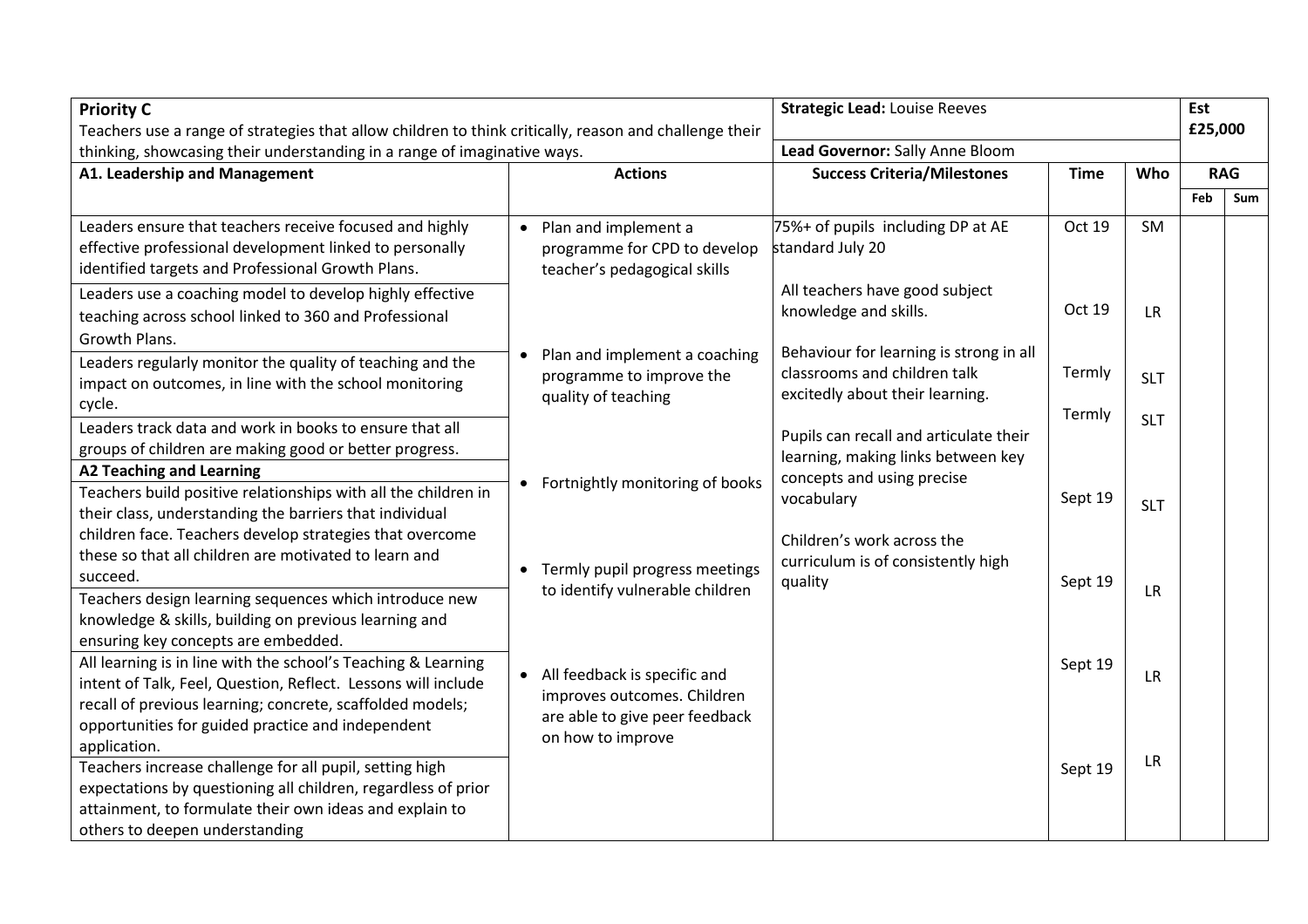| Teachers provide timely and precise feedback which       |  | Jan 20  | LR        |  |
|----------------------------------------------------------|--|---------|-----------|--|
| addresses misconceptions and ensures children understand |  |         |           |  |
| key concepts. Feedback is personalised to the learner.   |  |         |           |  |
| Teachers use technology to enhance learning and support  |  | Sept 19 | <b>RS</b> |  |
| children to develop independence when showcasing their   |  |         |           |  |
| learning.                                                |  |         |           |  |

| <b>Priority D</b><br>All children and families will be supported to develop and demonstrate our core values ensuring<br>that we work in partnership to enable our children to attend 96%+ and make the very best |                                                                      | <b>Strategic Lead: Jenny Tegerdine</b><br><b>Lead Governor: Justine McKim</b>        |             |           | Est<br>£5,000 |            |
|------------------------------------------------------------------------------------------------------------------------------------------------------------------------------------------------------------------|----------------------------------------------------------------------|--------------------------------------------------------------------------------------|-------------|-----------|---------------|------------|
| progress.                                                                                                                                                                                                        |                                                                      |                                                                                      |             |           |               |            |
| A1. Leadership and Management                                                                                                                                                                                    | <b>Actions</b>                                                       | <b>Success Criteria/Milestones</b>                                                   | <b>Time</b> |           | <b>RAG</b>    |            |
|                                                                                                                                                                                                                  |                                                                      |                                                                                      |             |           | Feb           | <b>Sum</b> |
| Communication with parents is positive, easy to understand<br>and reaches all.                                                                                                                                   | Set up text messaging to parents<br>for al Leaders                   | Attendance will be improved and in<br>line with national                             | Ongoing     | <b>JT</b> |               |            |
| Improve parental engagement with learning by inviting<br>parents each half term for children to showcase learning                                                                                                | Weekly message home to be                                            |                                                                                      | Termly      |           |               |            |
| Leaders to prioritise building positive relationships with hard<br>to reach families through a personalised approach                                                                                             | created for Friday class<br>celebrations                             | Attendance of DP will significantly<br>improve & meets target of 95.6                | Ongoing     |           |               |            |
| Implement and monitor the new attendance strategy to<br>ensure attendance targets are met                                                                                                                        | Create a calendar for parental<br>events for the year                |                                                                                      | Sept 19     |           |               |            |
| Provide CPD for all staff in strategies to promote positive<br>communication with parents                                                                                                                        | Share, implement & monitor new                                       | Parents termly questionnaires will<br>give positive feedback                         | Sept 19     |           |               |            |
| Promote our Core Values with parents through Core Value<br>challenges at Parent's Evening, sharing weekly Core Value                                                                                             | attendance strategy with all staff                                   |                                                                                      | Termly      |           |               |            |
| Champions on newsletters & Twitter & regular text<br>messaging                                                                                                                                                   | Meet all PA parents by end of week<br>to establish a positive way of | Attendance at parents evening of<br>historically hard to reach families will         |             |           |               |            |
| <b>A2 Teaching and Learning</b>                                                                                                                                                                                  | working together                                                     | lincrease                                                                            | Ongoing     |           |               |            |
| Teachers to celebrate weekly successes through post cards<br>home for TTRS, reader of the week & Pride Box                                                                                                       | Plan & deliver CPD for staff on                                      |                                                                                      |             |           |               |            |
| Teachers to promote high expectations for attendance<br>through classroom displays & conversations with parents<br>and children                                                                                  | effective communication with<br>parents: SEND meetings, parents      | Fixed term exclusions and amount of<br>negative behaviour incidents will<br>decrease | Ongoing     |           |               |            |